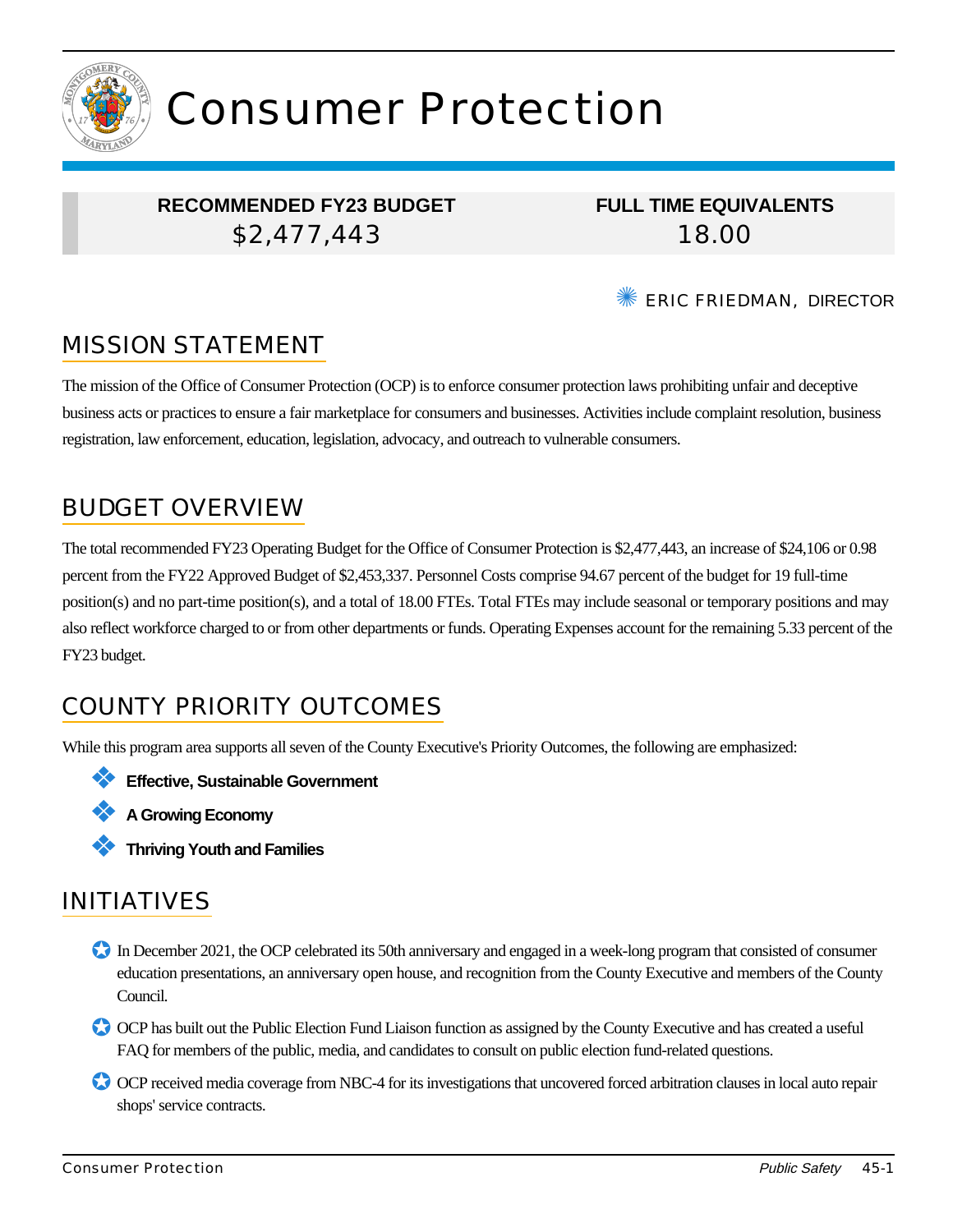✪ OCP expanded its language access program, establishing an in-house roster of volunteers that speak five different languages to assist residents and merchants with limited English proficiency.

#### PROGRAM CONTACTS

Contact K. Samuel Buo of the Office of Consumer Protection at 240.777.3760 or Julie Knight of the Office of Management and Budget at 240.777.2760 for more information regarding this department's operating budget.

## PROGRAM PERFORMANCE MEASURES

Performance measures for this department are included below (where applicable). The FY22 estimates reflect funding based on the FY22 Approved Budget. The FY23 and FY24 figures are performance targets based on the FY23 Recommended Budget and funding for comparable service levels in FY24.

| <b>Measure</b>                                                                                                                          | <b>FY20</b> | <b>FY21</b>   | Actual Actual Estimated Target Target<br>FY22 | <b>FY23</b>          | FY24  |
|-----------------------------------------------------------------------------------------------------------------------------------------|-------------|---------------|-----------------------------------------------|----------------------|-------|
| <b>Program Measures</b>                                                                                                                 |             |               |                                               |                      |       |
| Number of business registrations received <sup>1</sup>                                                                                  | 637         | 707           | 725                                           | 730                  | 735   |
| Number of complaint cases received                                                                                                      | 1.070       | 1.040         | 1.075                                         | 1.100                | 1.130 |
| Percent of consumer protection cases closed that are resolved by OCP                                                                    |             | 62.00% 63.35% |                                               | 65.00% 66.40% 68.00% |       |
| Average number of calendar days to Issue a business license / certificate of registration<br>(excluding new home builder registrations) | 14.10       | 9.94          | 7.01                                          | 5.00                 | 5.00  |
| Average number of workdays to investigate and close a written complaint (All complaints)                                                | 42.60       | 38.26         | 40.00                                         | 43.00                | 40.00 |
| Average OCP customer satisfaction rating - Outcome of the customer's case (4 point scale)<br>based on customer satisfaction survey      | 3.66        | 3.54          | 3.66                                          | 3.50                 | 3.60  |

**1** Actual FY21 amount includes registrations received for New Home Builders, New Home Sellers, Motor Vehicle Repair and Towing operators, Secondhand Personal Property dealers, and Small Electrical Repair dealers.

## PROGRAM DESCRIPTIONS

#### ✺ Consumer Protection

The Consumer Protection program is a law enforcement function established in 1971 responsible for enforcing consumer protection laws to prohibit unfair and deceptive business acts to ensure fairness and integrity in the marketplace for consumers and businesses. The program is responsible for receiving, investigating, and resolving complaints, educating consumers and merchants, and registering and licensing certain businesses.

The program has the authority to issue civil citations for violations of law, issue subpoenas to compel testimony and documents, and collaborate with other agencies to advocate for legislation.

The program also staffs the Patient Advocate, administers the Domestic Worker law, and beginning in May 2021, the program now provides the County's Public Election Fund Liaison Service.

#### BUDGET SUMMARY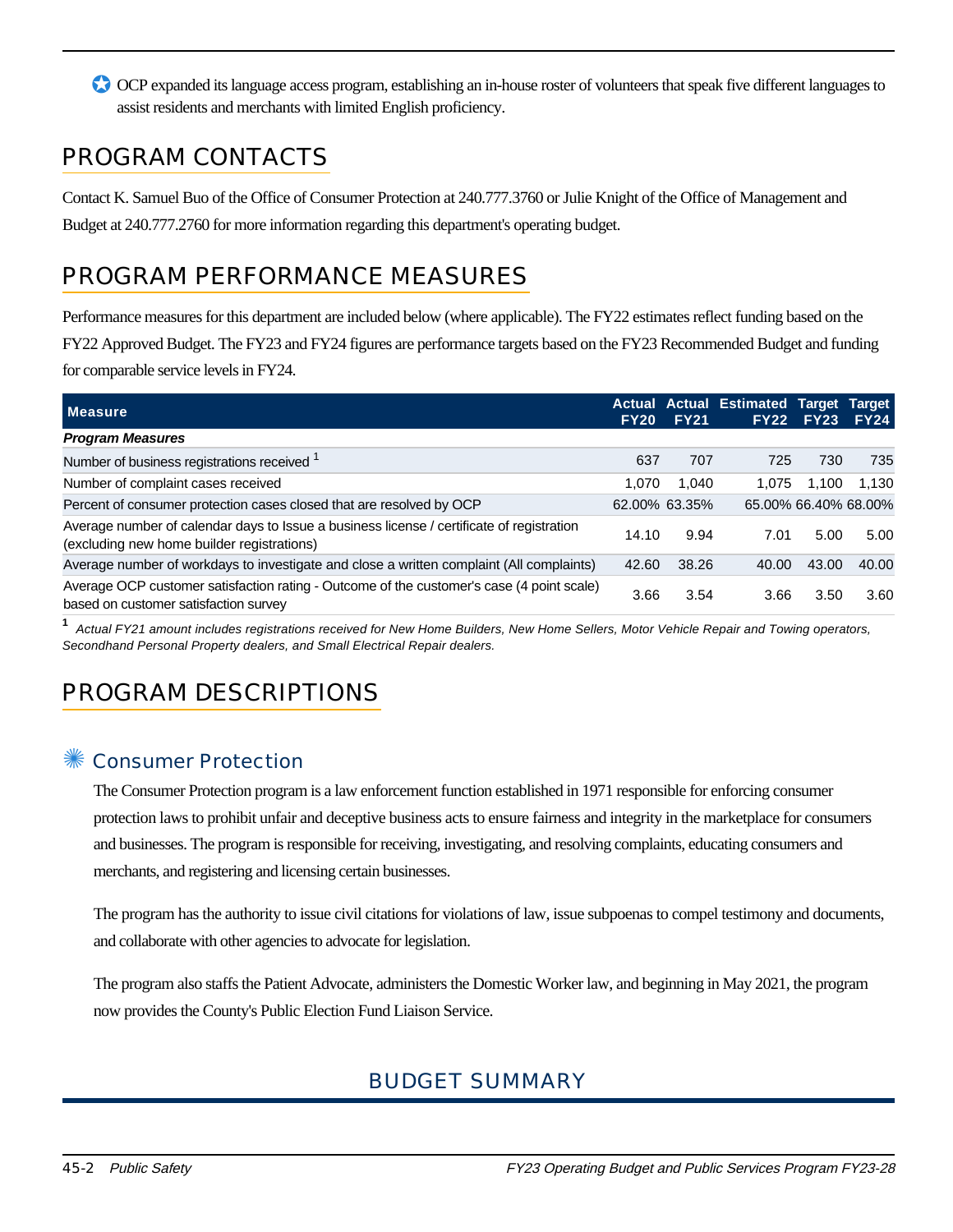|                                            | <b>Actual</b> |                              | <b>Estimate</b> | <b>Recommended</b> |                        |
|--------------------------------------------|---------------|------------------------------|-----------------|--------------------|------------------------|
|                                            | <b>FY21</b>   | <b>Budget</b><br><b>FY22</b> | <b>FY22</b>     | <b>FY23</b>        | %Chg<br><b>Bud/Rec</b> |
| <b>COUNTY GENERAL FUND</b>                 |               |                              |                 |                    |                        |
| <b>EXPENDITURES</b>                        |               |                              |                 |                    |                        |
| Salaries and Wages                         | 1,429,598     | 1,814,684                    | 1,681,424       | 1,869,261          | 3.0%                   |
| <b>Employee Benefits</b>                   | 437,772       | 510,146                      | 483,998         | 476,209            | $-6.7%$                |
| <b>County General Fund Personnel Costs</b> | 1,867,370     | 2,324,830                    | 2,165,422       | 2,345,470          | 0.9%                   |
| <b>Operating Expenses</b>                  | 82,947        | 128,507                      | 128,507         | 131,973            | 2.7%                   |
| <b>County General Fund Expenditures</b>    | 1,950,317     | 2,453,337                    | 2,293,929       | 2,477,443          | 1.0%                   |
| PERSONNEL                                  |               |                              |                 |                    |                        |
| Full-Time                                  | 17            | 19                           | 19              | 19                 |                        |
| Part-Time                                  | 1             | 0                            | 0               | 0                  |                        |
| <b>FTEs</b>                                | 16.60         | 18.00                        | 18.00           | 18.00              |                        |
| <b>REVENUES</b>                            |               |                              |                 |                    |                        |
| Miscellaneous Revenues                     | 25            | 0                            | $\mathbf 0$     | 0                  |                        |
| New Home Builder's License                 | 143,865       | 153,000                      | 147,000         | 153,000            |                        |
| <b>Other Fines/Forfeitures</b>             | 1,500         | 1,000                        | 1,500           | 1,000              |                        |
| <b>Other Licenses/Permits</b>              | 52,630        | 51,000                       | 52,000          | 51,000             |                        |
| <b>County General Fund Revenues</b>        | 198,020       | 205,000                      | 200,500         | 205,000            |                        |
|                                            |               |                              |                 |                    |                        |
| <b>GRANT FUND - MCG</b>                    |               |                              |                 |                    |                        |
| <b>EXPENDITURES</b>                        |               |                              |                 |                    |                        |
| Salaries and Wages                         | 4,558         | 0                            | $\pmb{0}$       | $\pmb{0}$          |                        |
| <b>Employee Benefits</b>                   | 0             | 0                            | $\mathbf 0$     | $\mathbf 0$        |                        |
| <b>Grant Fund - MCG Personnel Costs</b>    | 4,558         | 0                            | $\bf{0}$        | $\bf{0}$           |                        |
| <b>Operating Expenses</b>                  | 1,730         | 0                            | $\mathbf 0$     | $\mathbf 0$        |                        |
| <b>Grant Fund - MCG Expenditures</b>       | 6,288         | 0                            | $\pmb{0}$       | $\pmb{0}$          |                        |
| PERSONNEL                                  |               |                              |                 |                    |                        |
| Full-Time                                  | 0             | 0                            | $\mathbf 0$     | 0                  |                        |
| Part-Time                                  | $\mathbf 0$   | $\pmb{0}$                    | $\pmb{0}$       | $\mathbf 0$        |                        |
| <b>FTEs</b>                                | 0.00          | 0.00                         | 0.00            | 0.00               |                        |
| <b>REVENUES</b>                            |               |                              |                 |                    |                        |
| <b>Federal Grants</b>                      | 6,288         | 0                            | $\pmb{0}$       | $\mathbf 0$        |                        |
| <b>Grant Fund - MCG Revenues</b>           | 6,288         | $\pmb{0}$                    | $\bf{0}$        | $\pmb{0}$          |                        |
| <b>DEPARTMENT TOTALS</b>                   |               |                              |                 |                    |                        |
| <b>Total Expenditures</b>                  | 1,956,605     | 2,453,337                    | 2,293,929       | 2,477,443          | 1.0%                   |
| <b>Total Full-Time Positions</b>           | 17            | 19                           | 19              | 19                 |                        |
| <b>Total Part-Time Positions</b>           | $\mathbf{1}$  | $\bf{0}$                     | $\mathbf{0}$    | $\bf{0}$           |                        |
| <b>Total FTEs</b>                          | 16.60         | 18.00                        | 18.00           | 18.00              |                        |
| <b>Total Revenues</b>                      | 204,308       | 205,000                      | 200,500         | 205,000            |                        |